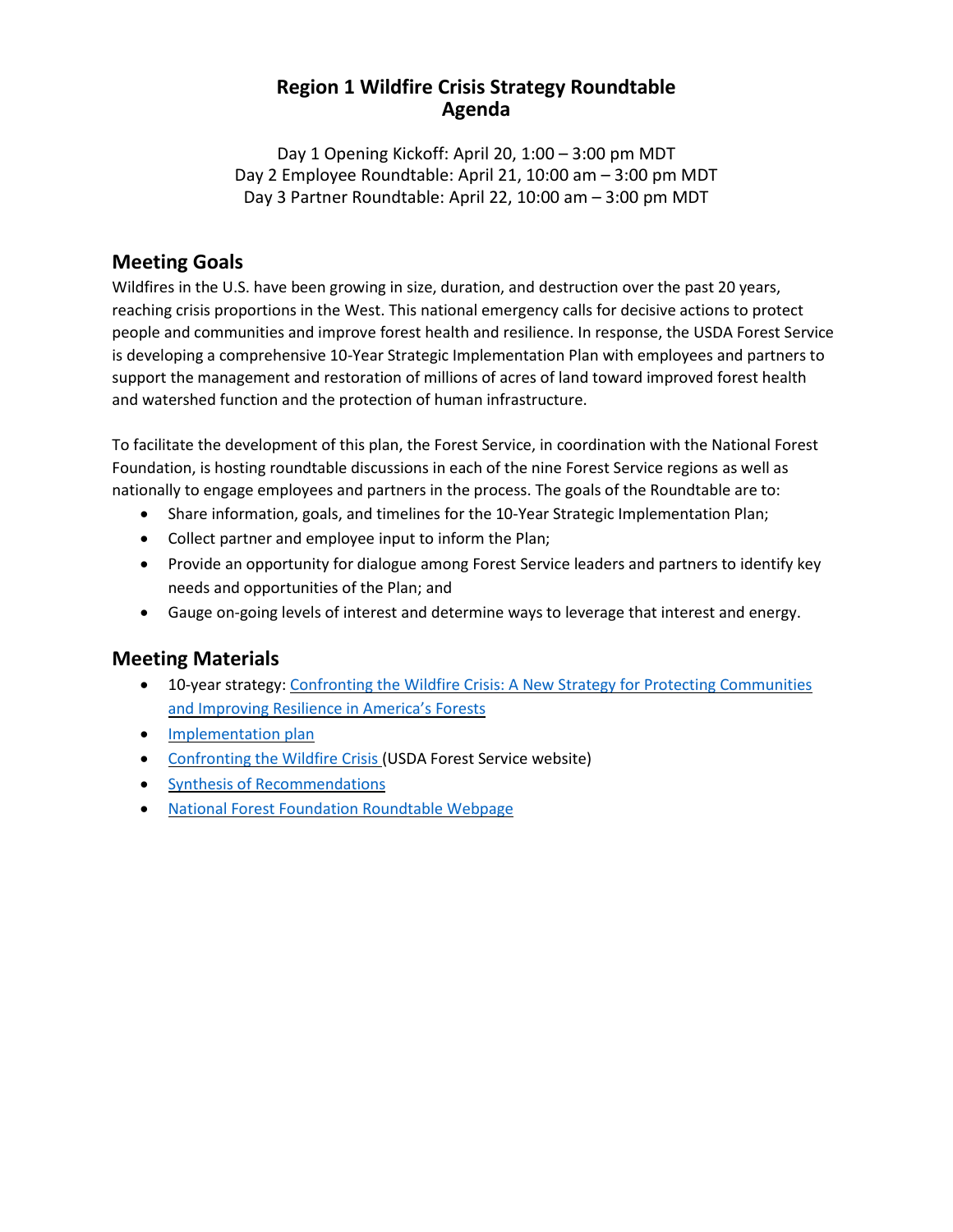# **Day 1: Opening Meeting for All Invited Partners and Employees**

| <b>TIME</b> | <b>AGENDA ITEM</b>                                                                                     | <b>PRESENTER</b>                                                         |
|-------------|--------------------------------------------------------------------------------------------------------|--------------------------------------------------------------------------|
| $1:00$ pm   | <b>Welcome and Introductions</b>                                                                       | <b>NFF Facilitator</b>                                                   |
| 1:05        | <b>Opening Remarks</b>                                                                                 | Leanne Marten, Northern Regional<br>Forester                             |
|             |                                                                                                        | Dr. Monica Lear, Rocky Mountain<br><b>Research Station Director</b>      |
| 1:30        | Partners in Leadership: Panel                                                                          | <b>Leadership Panel</b>                                                  |
|             | Tom Claeys, ND State Forester<br>$\bullet$                                                             |                                                                          |
|             | Jim Durglo, Intertribal Timber Council Fire Technical<br>$\bullet$<br>Specialist                       |                                                                          |
|             | Greg Chilcott, Ravalli County Commissioner; Chair,<br>$\bullet$<br><b>MT Forest Counties Coalition</b> |                                                                          |
|             | Tom Watson, MT NRCS State Conservationist<br>$\bullet$                                                 |                                                                          |
|             | Chris Cromwell, Idaho BLM Fuels Program Manager<br>$\bullet$<br>Craig Foss, Idaho State Forester       |                                                                          |
| 1:55        | 10-year Strategic Implementation Plan Overview                                                         | Brian Ferebee, Chief Executive of<br><b>Intergovernmental Relations</b>  |
| 2:10        | <b>Q&amp;A with All Leaders</b>                                                                        | <b>NFF Facilitator &amp; Leadership</b>                                  |
| 2:44        | Recognizing What We've Heard and Overview of<br><b>Roundtables</b>                                     | Rachel Neuenfeldt, Wildfire Risk<br><b>Reduction Implementation Team</b> |
| 2:54        | <b>Closing Remarks</b>                                                                                 | Leanne Marten, Northern Regional<br>Forester                             |
|             |                                                                                                        |                                                                          |
| 2:59        | <b>Next Steps</b>                                                                                      | <b>NFF Facilitator</b>                                                   |
| 3:00        | Adjourn. Thank you for attending!                                                                      |                                                                          |